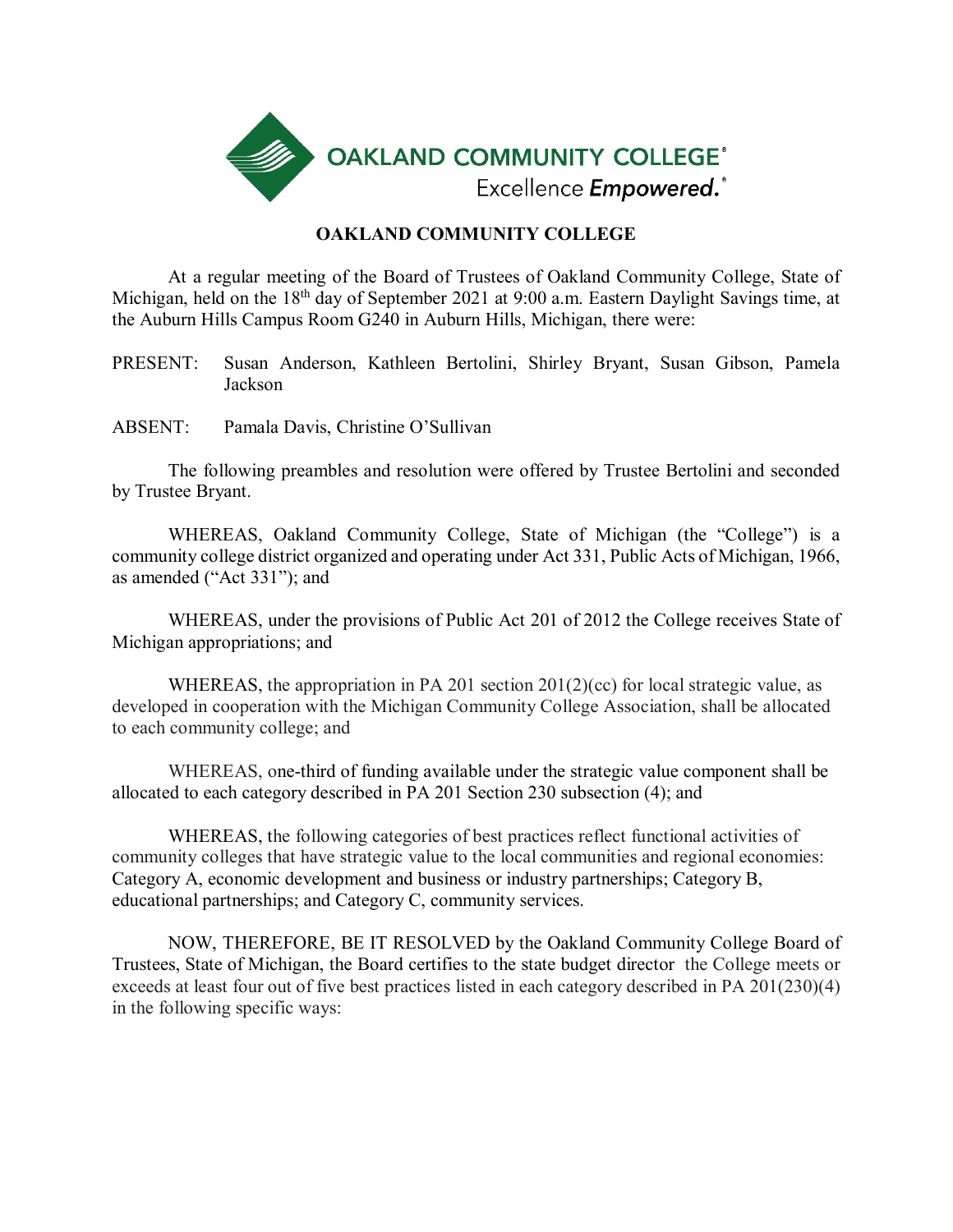# **For Category A, Economic and Business or Industry Partnerships:**

| <b>Economic and Business or</b> |                                                                                                                                                                              |                                                                                                                                                                                                                                                                                                                                                                                                                                                                                                                                                                                                                                                                                                                                                                                  |
|---------------------------------|------------------------------------------------------------------------------------------------------------------------------------------------------------------------------|----------------------------------------------------------------------------------------------------------------------------------------------------------------------------------------------------------------------------------------------------------------------------------------------------------------------------------------------------------------------------------------------------------------------------------------------------------------------------------------------------------------------------------------------------------------------------------------------------------------------------------------------------------------------------------------------------------------------------------------------------------------------------------|
| <b>Industry Partnerships</b>    |                                                                                                                                                                              | <b>Examples of Oakland Community College Adherence</b>                                                                                                                                                                                                                                                                                                                                                                                                                                                                                                                                                                                                                                                                                                                           |
| (i)                             | The College has active<br>partnerships with local<br>employers including<br>hospitals and health care<br>providers.                                                          | The College partners with local health systems and<br>hospitals, including as examples Ascension Providence,<br>Beaumont Health, the Detroit Medical Center, McLaren<br>Heath and St. Joseph Hospital, in such programs as Health<br>Administration, Nursing and Surgical Technology.<br>Additional partnerships with employers centered on<br>training in the skilled trades include Stellantis, HURCO<br>and AutoDesk, among others.<br>OCC is a partner in the Strengthening Community College<br>Grant with Grand Rapids, Lansing, Muskegon and Alpena<br>Community Colleges. Through this grant the college is<br>developing and delivering training programs in Sterile<br>Processing, Certified Nurse Assistant (CNA), Vascular<br>Technician and Mammography Technician. |
| (ii)                            | The College provides<br>customized on-site training<br>for area companies,<br>employees, or both.                                                                            | The College has 20 current Michigan New Jobs Training<br>(MNJT) Program contracts with area companies totaling<br>nearly \$5 million.<br>In addition, OCC also offers a variety of contract training<br>to business and industry, for example Leadership Series,<br>Management<br>(PMP) Certification,<br>Project<br>Prep,<br>Microsoft Office, Apprenticeship Programs, Robotics,<br>Programmable Logic Controls (PLC), Diversity Equity<br>and Inclusion and Teambuilding Courses.<br>Through the delivery of a grant with Oakland County<br>MichiganWorks!,<br>OCC<br>provides<br>professional<br>development training programs in specialized training<br>areas such as Bridges Out of Poverty and Returning to the<br>Workplace to MichiganWorks! staff.                    |
| (iii)                           | The College supports<br>entrepreneurship through a<br>small business assistance<br>center or other training or<br>consulting activities targeted<br>toward small businesses. | The College provides lead faculty in engaging with the<br>Goldman Sachs 10,000 Small Businesses initiative in<br>partnership with Detroit area economic developers. OCC<br>hosts SBDC in conference space at the Royal Oak<br>Campus.                                                                                                                                                                                                                                                                                                                                                                                                                                                                                                                                            |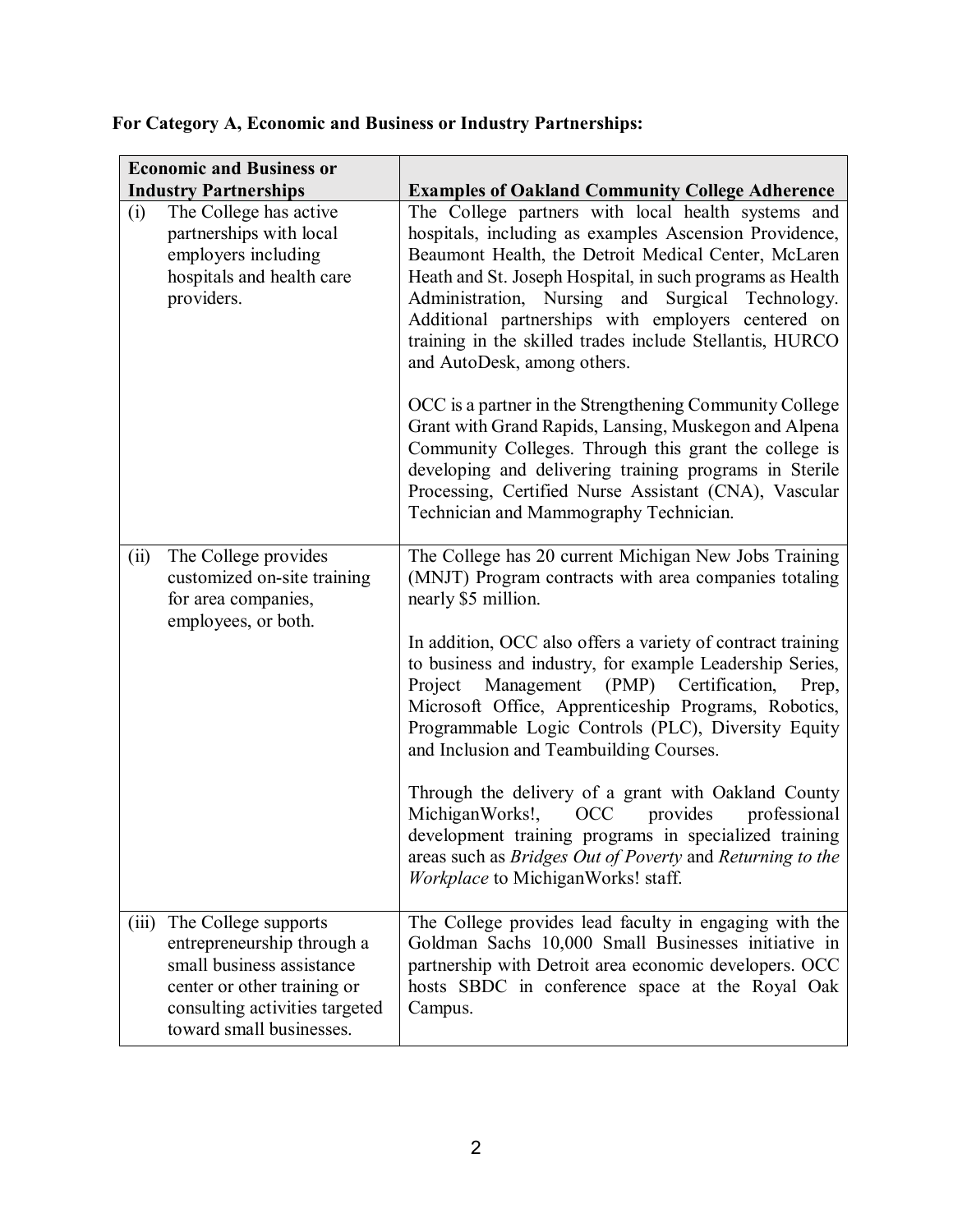| (iv) | The College supports<br>technological advancement<br>through industry<br>partnerships, incubation<br>activities, or operation of a<br>Michigan technical education<br>center or other advanced<br>technology center. | The College operates a Michigan Technical Education<br>Center (MTEC) at the Auburn Hills campus, specializing<br>in the delivery of skilled training for Advanced<br>Manufacturing and other areas. This MTEC provides<br>skills training for companies and individuals in<br>manufacturing, Information Technologies, and other areas<br>with a focus on current and future skills in-demand by<br>employers.                            |
|------|----------------------------------------------------------------------------------------------------------------------------------------------------------------------------------------------------------------------|-------------------------------------------------------------------------------------------------------------------------------------------------------------------------------------------------------------------------------------------------------------------------------------------------------------------------------------------------------------------------------------------------------------------------------------------|
| (v)  | The College has active<br>partnerships with local or<br>regional workforce and<br>economic development<br>agencies.                                                                                                  | The College is an active partner in workforce development<br>agencies such as the Workforce Intelligence Network for<br>Southeast Michigan (WIN), Michigan New Jobs Training<br>(MNJT) Program and Oakland County Michigan Works!.<br>OCC is the fiduciary for a public-private partnership<br>including WIN which received a \$4 million Closing the<br>Skills Gap grant from the U.S. Department of Labor to<br>expand apprenticeships. |
|      |                                                                                                                                                                                                                      | OCC is also partnering with WIN on the H1-B One<br>Workforce/Industry Infinity Grant. This \$10 million grant<br>focuses on training programs in Advanced Manufacturing,<br>Logistics, Transportation and Cybersecurity.                                                                                                                                                                                                                  |
|      |                                                                                                                                                                                                                      | development<br>partnerships<br>include<br>Economic<br>organizations and agencies such as Automation Alley,<br>Oakland County Economic Development & Community<br>Affairs, the OU-Pontiac Initiative and Southeast Michigan<br>Council of Governments (SEMCOG).                                                                                                                                                                            |
|      |                                                                                                                                                                                                                      | OCC holds a seat on the boards of Automation Alley and<br>WIN.                                                                                                                                                                                                                                                                                                                                                                            |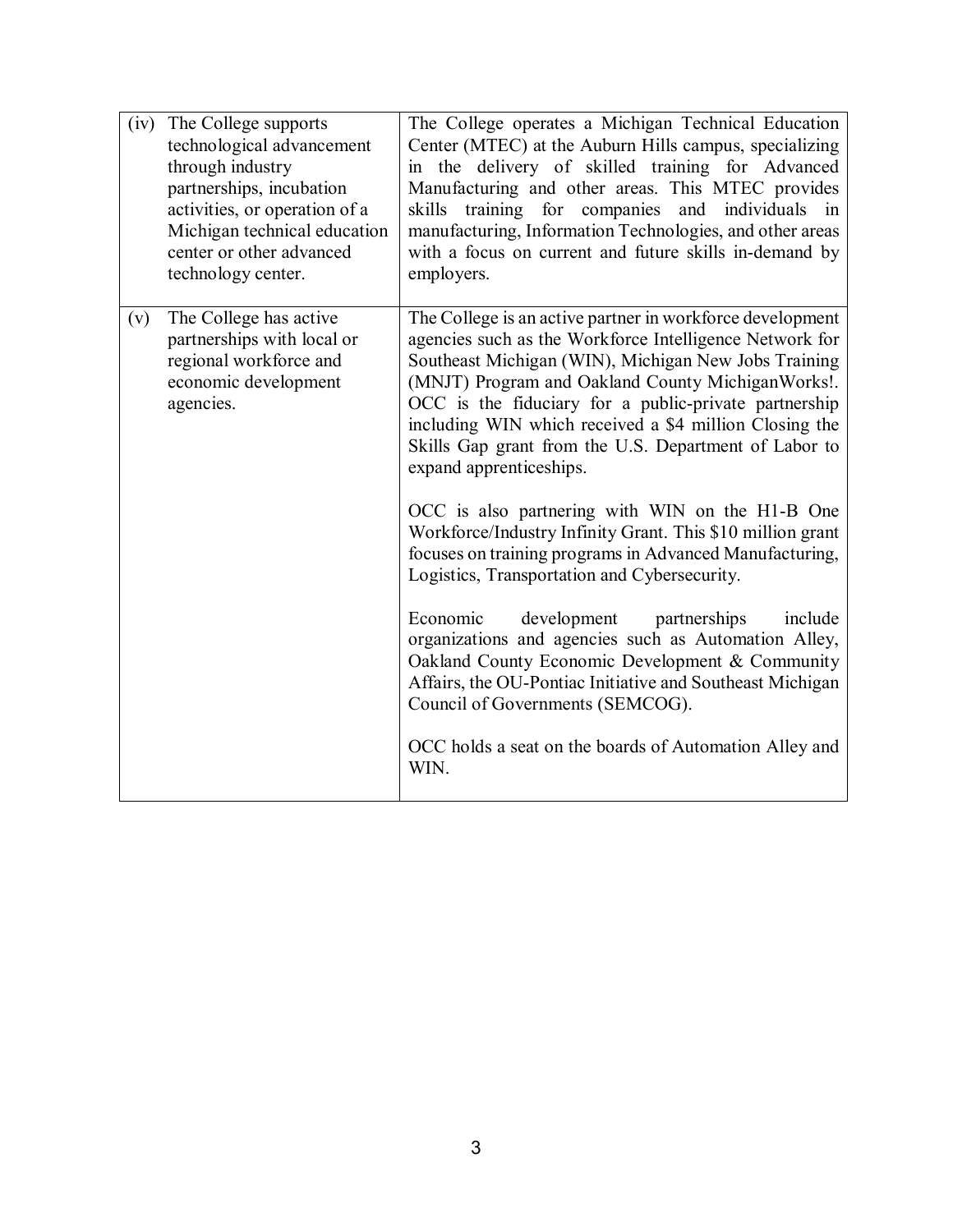## **For Category B, Educational Partnerships:**

| <b>Educational Partnerships</b>                                                                                                                                                                                                               | <b>Examples of Oakland Community College Adherence</b>                                                                                                                                                                                                                                                                                                                                                                                                                                                    |
|-----------------------------------------------------------------------------------------------------------------------------------------------------------------------------------------------------------------------------------------------|-----------------------------------------------------------------------------------------------------------------------------------------------------------------------------------------------------------------------------------------------------------------------------------------------------------------------------------------------------------------------------------------------------------------------------------------------------------------------------------------------------------|
| The College has active<br>(i)<br>partnerships with regional<br>high schools, intermediate<br>school districts, and career-<br>tech centers to provide<br>instruction through dual<br>enrollment, direct credit,<br>middle college, or academy | Following the expiration of all secondary articulation<br>agreements in 2019, the College convened two<br>Articulation Adjustment and Action workshops allowing<br>for curriculum alignment between multiple school<br>districts and OCC faculty. As a result, the College has 18<br>active school district agreements covering 50 OCC<br>courses for a total of 21 career cluster pathways. These<br>agreements continue through August 2022.                                                            |
| programs.                                                                                                                                                                                                                                     | OCC offers dual enrollment for high school students, and<br>continues three early middle college programs:<br>Oakland Early College, a school of choice program<br>through the West Bloomfield School District (est.<br>2008);<br>Oakland Accelerated College Experience (ACE, est.<br>2013), an early college program through Oakland<br>Schools for students in participating Oakland County<br>districts; and<br>Oakland Technical Early College (est. 2016) with<br>$\bullet$<br>Oakland Schools ISD. |
|                                                                                                                                                                                                                                               | During the 2019-2020 school year (Fall 2019, Winter<br>2020, Summer 2020), a total of 982 students from 42<br>public school districts and public school academies, and<br>230 students from private schools participated in OCC's<br>high school dual enrollment and early middle college<br>opportunities.<br>In support of these partnerships, OCC hosts annual<br>professional development training for counselors from<br>Oakland County middle and high schools in collaboration                     |
|                                                                                                                                                                                                                                               | with Oakland Schools.                                                                                                                                                                                                                                                                                                                                                                                                                                                                                     |
| The College hosts, sponsors,<br>(ii)<br>or participates in enrichment<br>programs for area K-12<br>students, such as college<br>days, summer or after-school<br>programming, or science<br>Olympiad.                                          | OCC partners with the Michigan College Access Network<br>(MCAN, Michigan College Access Network web link) to<br>increase college readiness, participation and completion,<br>particularly among low-income students, first-generation<br>college-going students and students of color.<br>OCC also participates in the Home School Connections<br>Partnership (HSC, mihomeschoolconnections.com) with a                                                                                                   |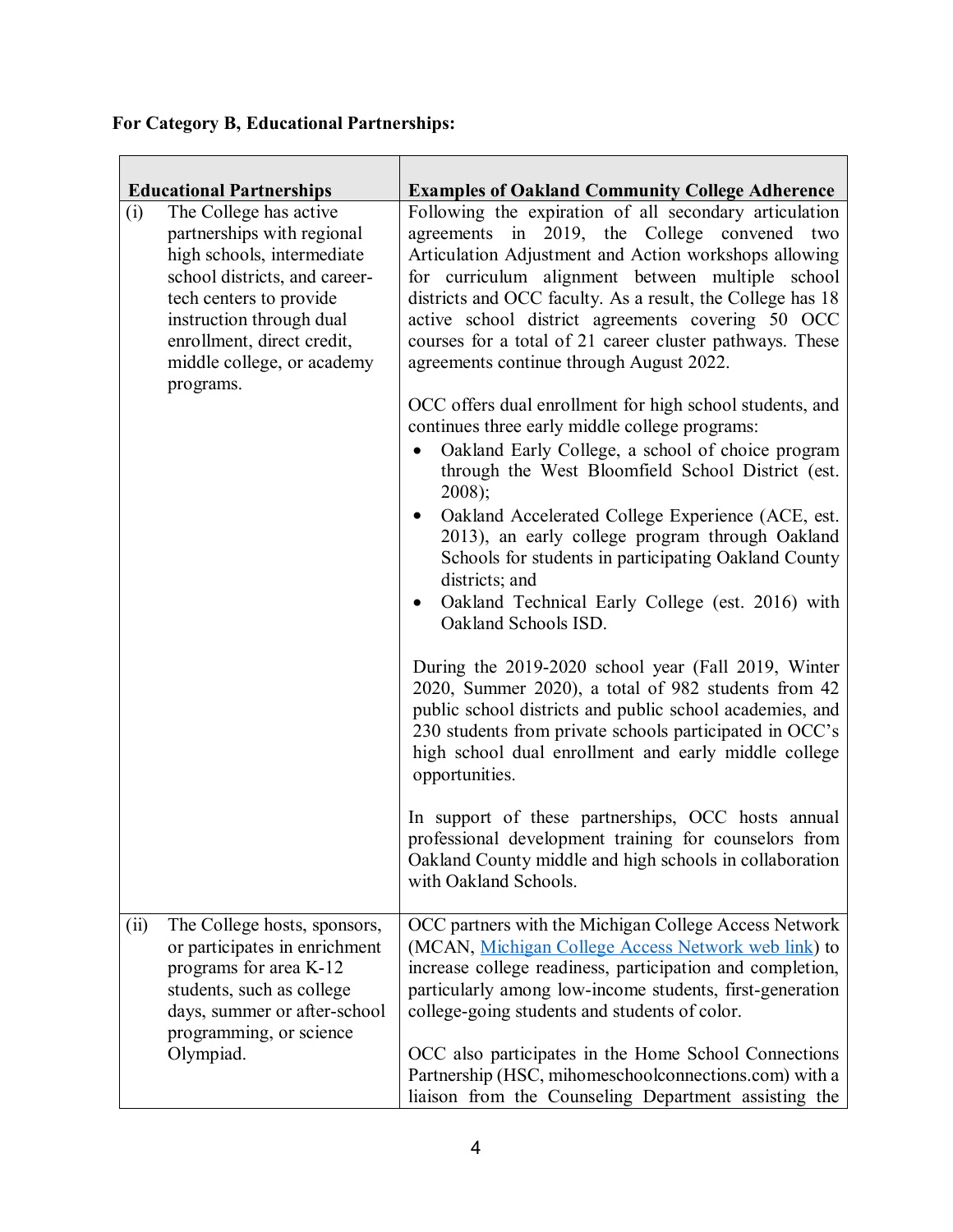|       |                                                                                                                                                                                                                                                                                                                                      | organization and parents with higher education options<br>and resources as they educate their children at home.                                                                                                                                                                                                                                                                                                                                                                                                                                                                                                                                                                                                                                                                                              |
|-------|--------------------------------------------------------------------------------------------------------------------------------------------------------------------------------------------------------------------------------------------------------------------------------------------------------------------------------------|--------------------------------------------------------------------------------------------------------------------------------------------------------------------------------------------------------------------------------------------------------------------------------------------------------------------------------------------------------------------------------------------------------------------------------------------------------------------------------------------------------------------------------------------------------------------------------------------------------------------------------------------------------------------------------------------------------------------------------------------------------------------------------------------------------------|
| (iii) | The College provides,<br>supports or participates in<br>programming to promote<br>successful transitions to<br>college for traditional age<br>students, including grant<br>programs such as talent<br>search, upward bound, or<br>other activities to promote<br>college readiness in area high<br>schools and community<br>centers. | The OCC Counseling Department partners with Oakland<br>Literacy Council (OLC, www.oaklandliteracy.com) and<br>students who place below ENG 1055 for referrals. OLC<br>focuses on referrals from OCC to assist students who are<br>not college ready and need assistance with building<br>English language skills and providing literacy services, for<br>literacy<br>assessments,<br>instruction,<br>example<br><b>ESL</b><br>conversation, field trips and social events.<br>OCC partners with all three regional Promise Zones -<br>Detroit, Hazel Park, and Pontiac. The College provides<br>office space for Promise Zone coaches, and OCC support<br>services (e.g. Counseling and Academic Support Center)<br>guide these students through the transition to college.                                  |
| (iv)  | The College provides,<br>supports, or participates in<br>programming to promote<br>successful transitions to<br>college for new or reentering<br>adult students, such as adult<br>basic education, GED<br>preparation, GED testing, or<br>recruiting, advising, or<br>orientation activities specific<br>to adults.                  | The College partners with Oakland County Continuing &<br>Adult Education (OCCAE, www.oaklandadulted.com) to<br>assist new and reentering adult students who are not<br>college ready. OCC refers these students to OCCAE to<br>prepare them for post-secondary education and/or<br>workforce training.<br>OCC provides GED testing at its Testing Center, housed<br>in MTEC on the Auburn Hills campus.<br>Through a grant from Oakland County Workforce<br>Development Division,<br>OCC provides PowerPath<br>screenings and Employability Skills Training for<br>MichiganWorks! program participants. These programs<br>are incorporated in a modular style for training programs<br>such as the PLC and Robotics Technician Program, CNC<br>Operator Program along with various other cohort<br>programs. |
| (v)   | The College has active<br>partnerships with regional 4-<br>year colleges and universities<br>to promote successful<br>transfer, such as articulation,<br>$2+2$ , or reverse transfer<br>agreements or operation of a<br>university center.                                                                                           | The College has active and collaborative partnerships with<br>regional and statewide 4-year colleges and universities to<br>enhance awareness, create opportunities and promote<br>successful transfer through articulation agreements,<br>reverse transfer agreements, transfer events, transfer<br>resource webpages and more.<br>OCC has collaborated or initiated the following, Pre-<br>engineering associate degree program, development and<br>maintenance of the College Transfer Events webpage,                                                                                                                                                                                                                                                                                                    |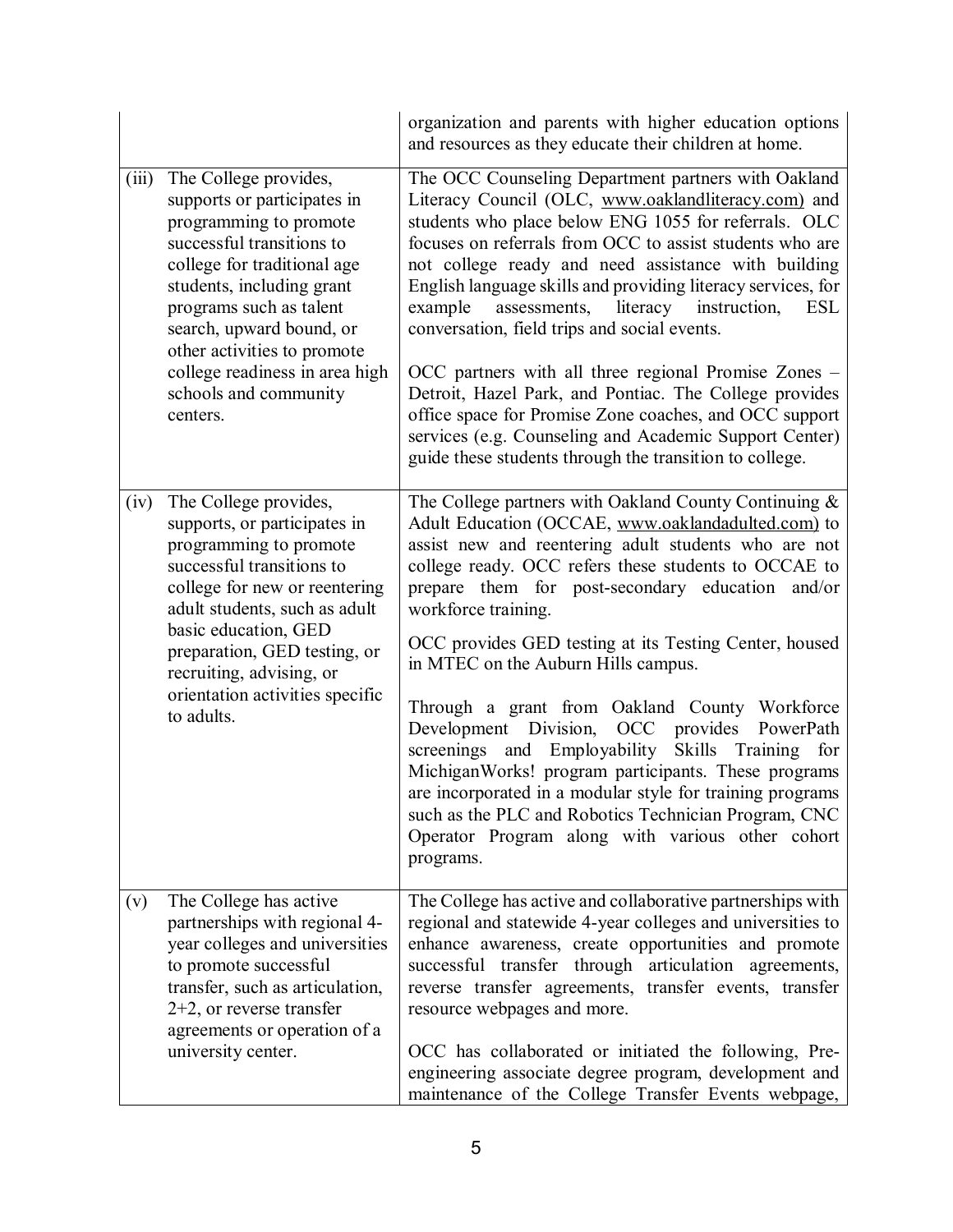| development of the Questions to Ask Transfer Admissions<br>Representatives – Know Before You Go, featured on the<br>College Transfer Events webpage. The overall top 10<br>four-year transfer institutions were the primary focus for<br>transfer credits, program partnership exploration and other<br>transfer initiatives with Oakland University, Michigan<br>State University, University of Michigan, Eastern<br>Michigan University, Walsh College, University of<br>Michigan - Dearborn, Grand Valley State University,<br>Western Michigan University, Central Michigan<br>University, Baker College.                                                                                                                                                                                                                                                                                                                                      |
|-----------------------------------------------------------------------------------------------------------------------------------------------------------------------------------------------------------------------------------------------------------------------------------------------------------------------------------------------------------------------------------------------------------------------------------------------------------------------------------------------------------------------------------------------------------------------------------------------------------------------------------------------------------------------------------------------------------------------------------------------------------------------------------------------------------------------------------------------------------------------------------------------------------------------------------------------------|
| OCC executed transfer credit agreements (Articulation<br>Agreements) with Baker College, Central Michigan<br>University, College for Creative Studies, Eastern<br>Michigan University, Ferris State University, Lawrence<br>Technological University, Oakland University, Olivet<br>College, Saginaw Valley State University, University of<br>Michigan – Flint, and Western Michigan University.                                                                                                                                                                                                                                                                                                                                                                                                                                                                                                                                                   |
| Comparison of courses evaluated to those listed in the<br>2020-2021 OCC Catalog for all 15 public and those<br>private colleges and universities located in the greater<br>southeastern region of the state or having satellite<br>campuses have resulted in an increase in course<br>equivalencies and applicability. Thus, further enhancing<br>exploration and enhancement of articulation<br>the<br>The<br>Transfer Credit<br>agreements.<br>Agreements<br>(Articulation Agreements) Guides webpage was further<br>enhanced to include: minimum residency credit hours,<br>minimum bachelor degree/program credit hours, program<br>available online, program available face-to-face in metro<br>Detroit and transfer resources. The transfer resources<br>provides a drop down menu consisting of: website,<br>transfer site, tuition and fees site, scholarships site,<br>program site and advisor site with each topic being<br>hyperlinked. |
| OCC hosted two Virtual Transfer Fairs.                                                                                                                                                                                                                                                                                                                                                                                                                                                                                                                                                                                                                                                                                                                                                                                                                                                                                                              |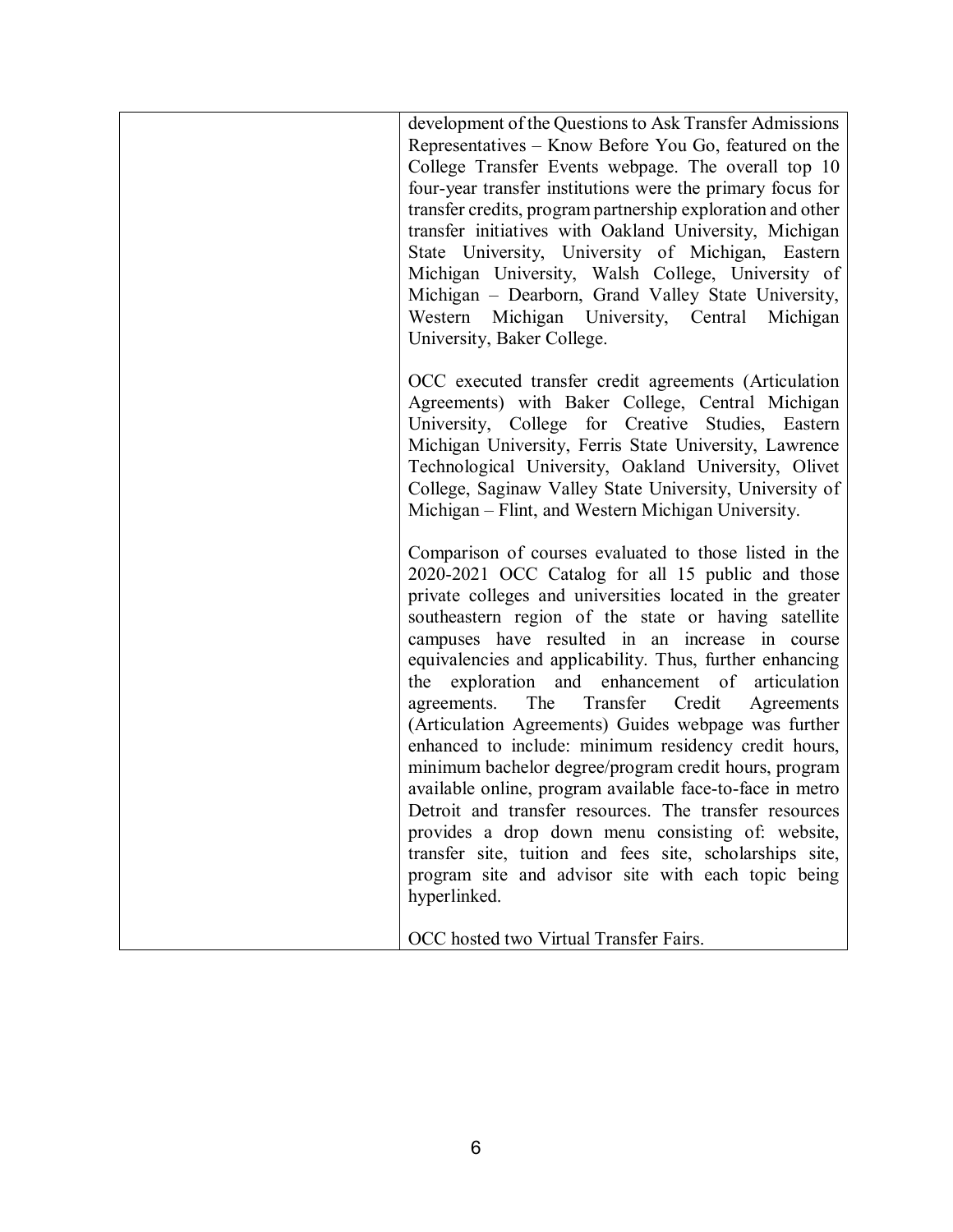## **For Category C, Community Services:**

| (i)  | <b>Community Services</b><br>The College provides<br>continuing and community<br>education programming for<br>leisure, wellness, personal<br>enrichment, or professional<br>development.                          | <b>Examples of Oakland Community College Adherence</b><br>The College offers continuing and community education<br>courses in culinary, personal finance, Do It Yourself<br>Home Repairs, and motorcycle safety. OCC delivers<br>continuing education virtual offerings, launching more<br>than 70 courses in online and webinar formats. Many of<br>these courses provide Continuing Education Credits<br>(CEUs), such as required SCHECHs for teachers and other<br>educators.                                                                                                                                                                                         |
|------|-------------------------------------------------------------------------------------------------------------------------------------------------------------------------------------------------------------------|--------------------------------------------------------------------------------------------------------------------------------------------------------------------------------------------------------------------------------------------------------------------------------------------------------------------------------------------------------------------------------------------------------------------------------------------------------------------------------------------------------------------------------------------------------------------------------------------------------------------------------------------------------------------------|
|      |                                                                                                                                                                                                                   | OCC also offers workshops for pre-employment skills<br>including resume writing, job search techniques and<br>interview skills which are open to students, alumni and<br>Oakland County residents. With the online job board,<br>students, alumni and community members can seek jobs,<br>receive notifications of local career fairs, request<br>assistance with resumes, and view a variety of videos and<br>listen to podcasts related to pre-employment skills.                                                                                                                                                                                                      |
| (ii) | The College operates or<br>sponsors opportunities for<br>community members to<br>engage in activities that<br>promote leisure, wellness,<br>cultural or personal<br>enrichment such as<br>community sports teams, | The College hosts and/or sponsors many opportunities for<br>community engagement, including Arts, Beats & Eats<br>adjacent to the Royal Oak campus; Open Door's Julie Run<br>to End Hunger at the Highland Lakes campus, the OCC 5k<br>Run/Walk for Charity at the Orchard Ridge Campus,<br>Black Student Union presentations including "Strange<br>Fruit", and other events.                                                                                                                                                                                                                                                                                            |
|      | theater or musical ensembles,<br>or artist guilds.                                                                                                                                                                | OCC's Jazz and Concert Bands give community members<br>the opportunity to join current students in these ensembles<br>as they prepare and present concerts to the public<br>throughout the year.                                                                                                                                                                                                                                                                                                                                                                                                                                                                         |
|      |                                                                                                                                                                                                                   | OCC offered a broad variety of virtual events to<br>community members including, Veterans Career Services<br>Workshop,<br>Power<br>of Advocacy,<br>The<br>Virtual<br>Commencement, Welcome Back Event, Managing Your<br>Mental Health during COVID, OCC & JCPenney Suit Up<br>Event, Our Vote Matters, Passport to Latin America,<br>Costa Rica's Amazing Biodiversity, DIA Family<br>Suicide Prevention 101, Music<br>Program,<br>Student<br>Showcase, Holocaust Survivor - Irene Miller, Grief and<br>Lost, Letters from the Inside (Dear Pandemic), Passport to<br>Asia: India and the Philippines, Military & Reserve/Guard<br>Virtual Open House, and other events. |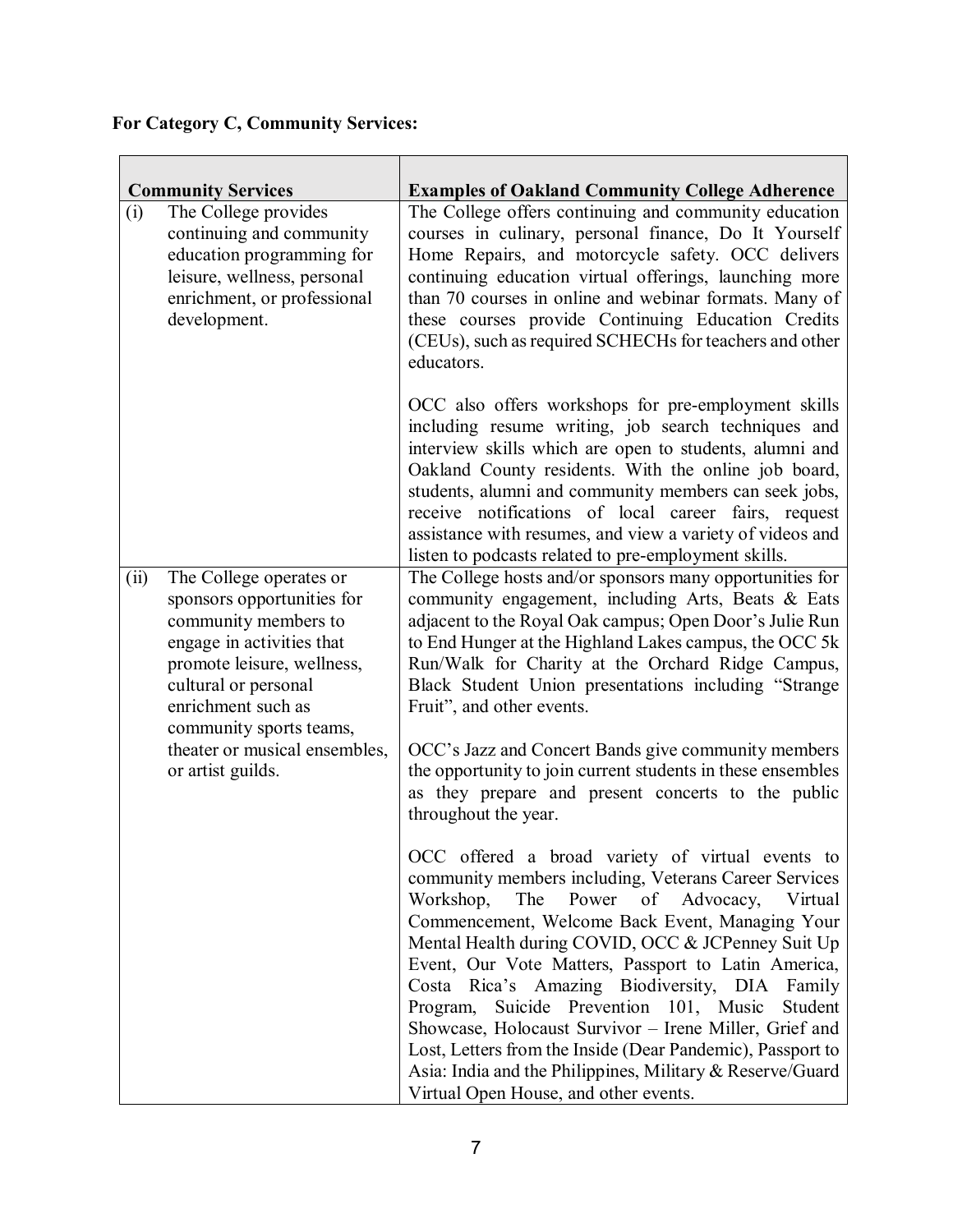| (iii) | The College operates public<br>facilities to promote cultural,<br>educational, or personal<br>enrichment for community<br>members, such as libraries,<br>computer labs, performing<br>arts centers, museums, art<br>galleries, or television or<br>radio stations. | The College operates public facilities including libraries,<br>computer labs, theaters, and art exhibits. Civic and<br>community organizations utilize OCC's two theaters for<br>concerts, plays, and other events.                       |
|-------|--------------------------------------------------------------------------------------------------------------------------------------------------------------------------------------------------------------------------------------------------------------------|-------------------------------------------------------------------------------------------------------------------------------------------------------------------------------------------------------------------------------------------|
|       |                                                                                                                                                                                                                                                                    | Virtual library services and library loans continued during<br>the pandemic.                                                                                                                                                              |
|       |                                                                                                                                                                                                                                                                    | OCC participated and hosted Athletic events with<br>pandemic restrictions in place, no spectators, but games<br>were live streams in some instances.                                                                                      |
|       |                                                                                                                                                                                                                                                                    | OCC has hosted the Adult Learning Institute (ALI) at the<br>Orchard Ridge Campus for more than thirty years. The<br>ALI organizes weekly enrichment classes for its<br>membership of active retirees.                                     |
|       |                                                                                                                                                                                                                                                                    | The OCC Culinary Studies Institute hosts buffet lunches<br>and formal dinners during the fall and winter semesters,<br>and operates a restaurant and bakery, all open to the<br>public.                                                   |
|       |                                                                                                                                                                                                                                                                    | The College hosts the largest installation of the Detroit<br>Institute of Arts (DIA) Inside Out program, with<br>reproductions of 15 masterpieces publicly displayed<br>across five campuses.                                             |
|       |                                                                                                                                                                                                                                                                    | Additional examples of public use of OCC facilities<br>include the Martin Luther King Jr. Convocation, area film<br>festivals, book talks, dance performances, and speaker<br>series. OCC athletic events are also open to the public.    |
| (iv)  | The College operates public<br>facilities to promote leisure<br>or wellness activities for<br>community members,<br>including gymnasiums,                                                                                                                          | The College operates public facilities to promote leisure<br>and wellness including gymnasiums, (limited availability<br>of indoor usage due to pandemic restrictions), wide use of<br>hiking/biking trails in natural areas.             |
|       | athletic fields, tennis courts,<br>fitness centers, hiking or<br>biking trails, or natural areas.                                                                                                                                                                  | OCC has partnered with the Oakland County Health<br>Division to provide a drive-through COVID-19 testing site<br>at the Orchard Ridge campus.                                                                                             |
| (v)   | The College promotes,<br>sponsors, or hosts community<br>service activities for students,<br>staff or community members.                                                                                                                                           | Semester based workshops for pre-employment skills -<br>resume writing, job search techniques and interview skills<br>are open, students, alumni and Oakland County residents.<br>As is the online job board – CCN. Here students, alumni |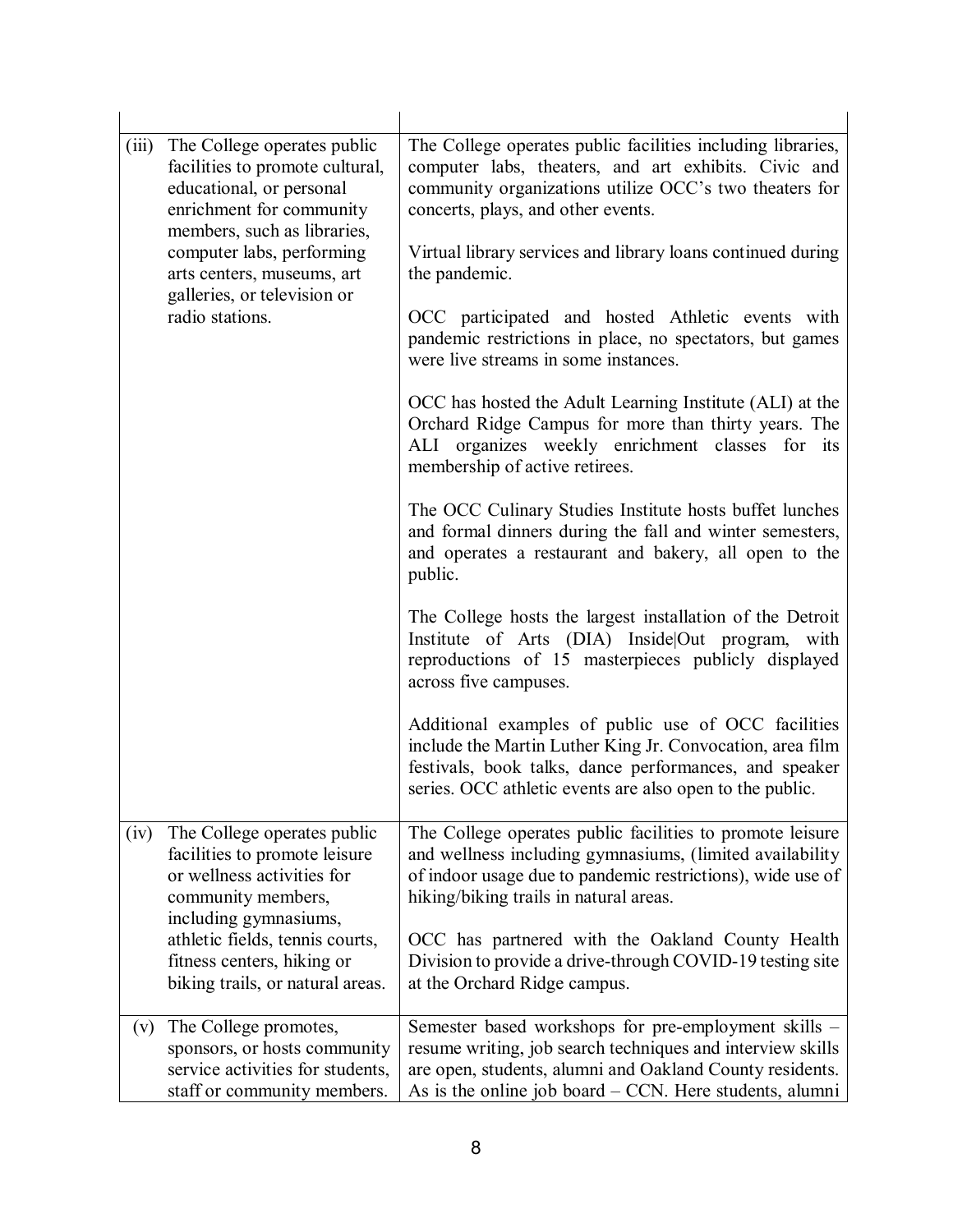| and community members can seek jobs, receive<br>notifications of local career fairs, request assistance with<br>resumes, and view a variety of videos and listen to<br>podcasts related to pre-employment skills. |
|-------------------------------------------------------------------------------------------------------------------------------------------------------------------------------------------------------------------|
| Volunteer fair planned by Associate Deans of Student<br>Services – canceled due to pandemic.                                                                                                                      |
| Constitution week activity in Fall 2020.                                                                                                                                                                          |
| Black Student Union attempted to collect water –<br>postponed due to pandemic.                                                                                                                                    |